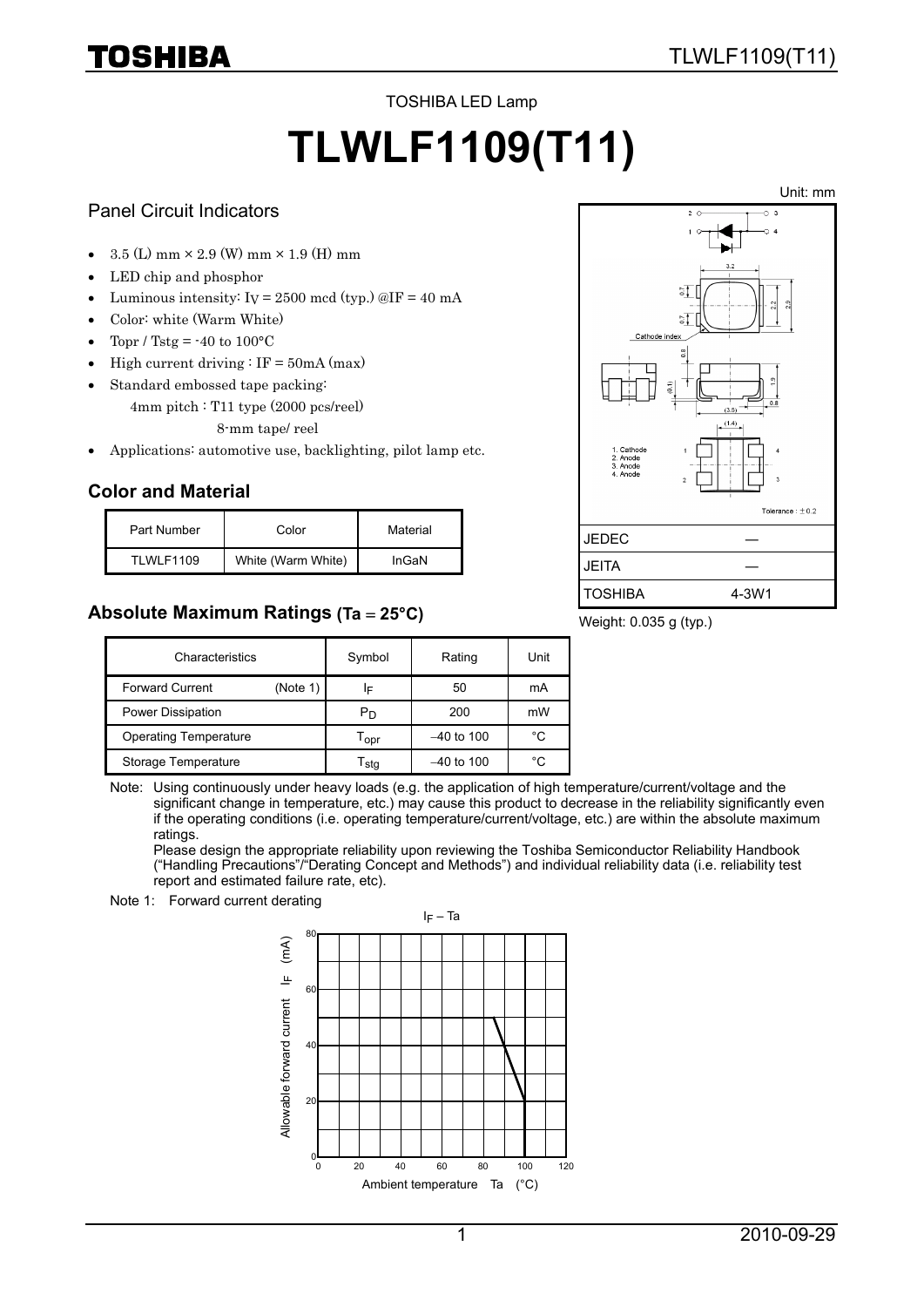**Electrical Characteristics (Ta** = **25°C)**

| Characteristics        | Symbol | Test condition | Min | Typ. | Max | Unit |
|------------------------|--------|----------------|-----|------|-----|------|
| <b>Forward Voltage</b> | V⊧     | $I_F = 40$ mA  | 3.0 | 3.5  | 4.0 |      |
| Reverse Voltage        | Vĸ     | $I_R = 1$ mA   |     | 0.75 | __  |      |

# **Optical Characteristics (Ta** = **25°C)**

| Characteristics    |          | Symbol      | Test condition | Min      | Typ. | Max  | Unit |
|--------------------|----------|-------------|----------------|----------|------|------|------|
| Chromaticity       |          | $C_{\rm X}$ | $I_F = 40$ mA  | (Note 2) |      |      |      |
|                    |          | $C_{V}$     | $I_F = 40$ mA  | (Note 2) |      |      |      |
| Luminous Intensity | (Note 3) | I٧          | $I_F = 40$ mA  | 1600     | 2500 | 5000 | mcd  |

Note 2: The product is tested at the following chromaticity coordinate groups.



| Tolerance: $+/-0.01$ |  |
|----------------------|--|
|                      |  |

| Point | Сx    | Cv    |
|-------|-------|-------|
|       | 0.430 | 0.420 |
| 2     | 0.410 | 0.380 |
| 3     | 0.460 | 0.395 |
|       | 0.485 | 0.440 |

Note 3: Iv rank classification

|                | 1001 001101110110. Tu |      |                          |      |    |
|----------------|-----------------------|------|--------------------------|------|----|
| Product name   |                       |      | Luminous intensity $I_V$ |      |    |
|                |                       | Min  | Typ.                     | Max  | ΙF |
| TLWLF1109(T11) |                       | 1600 | 2500                     | 5000 |    |
|                | XA <sub>1</sub>       | 1600 |                          | 2500 |    |
|                | XA <sub>2</sub>       | 2000 |                          | 3200 | 40 |
|                | YA1                   | 2500 |                          | 4000 |    |
|                | YA <sub>2</sub>       | 3200 |                          | 5000 |    |
| Unit           |                       | mcd  |                          | mA   |    |

Test conditions: Ta = 25 °C

The specification on the above table is used for Iv classification of LEDs in Toshiba facility. Let the delivery ratio of each rank be unquestioned.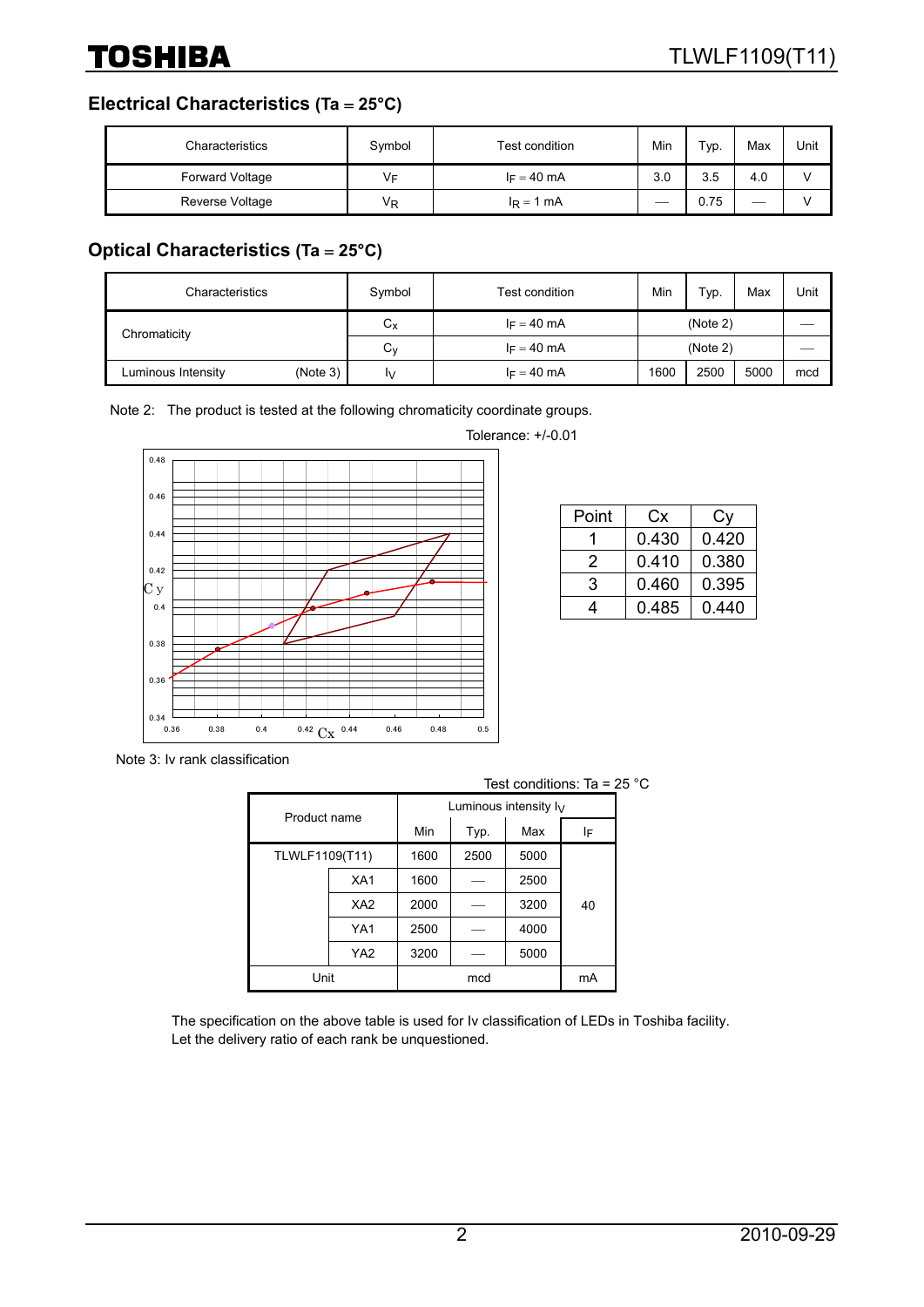### **The cautions**

When handling this LED, take the following measures to prevent the LED from being damaged or otherwise adversely affected.

- 1) Use a conductive tablemat and conductive floor mat, and ground the workbench and floor.
- 2) Operators handling laser diodes must be grounded via a high resistance (about 1MΩ). A conductive strap is good for this purpose.
- 3) Ground all tools including soldering irons.

This product is designed as a general display light source usage, and it has applied the measurement standard that matched with the sensitivity of human's eyes. Therefore, it is not intended for usage of functional application (ex. Light source for sensor, optical communication and etc) except general display light source.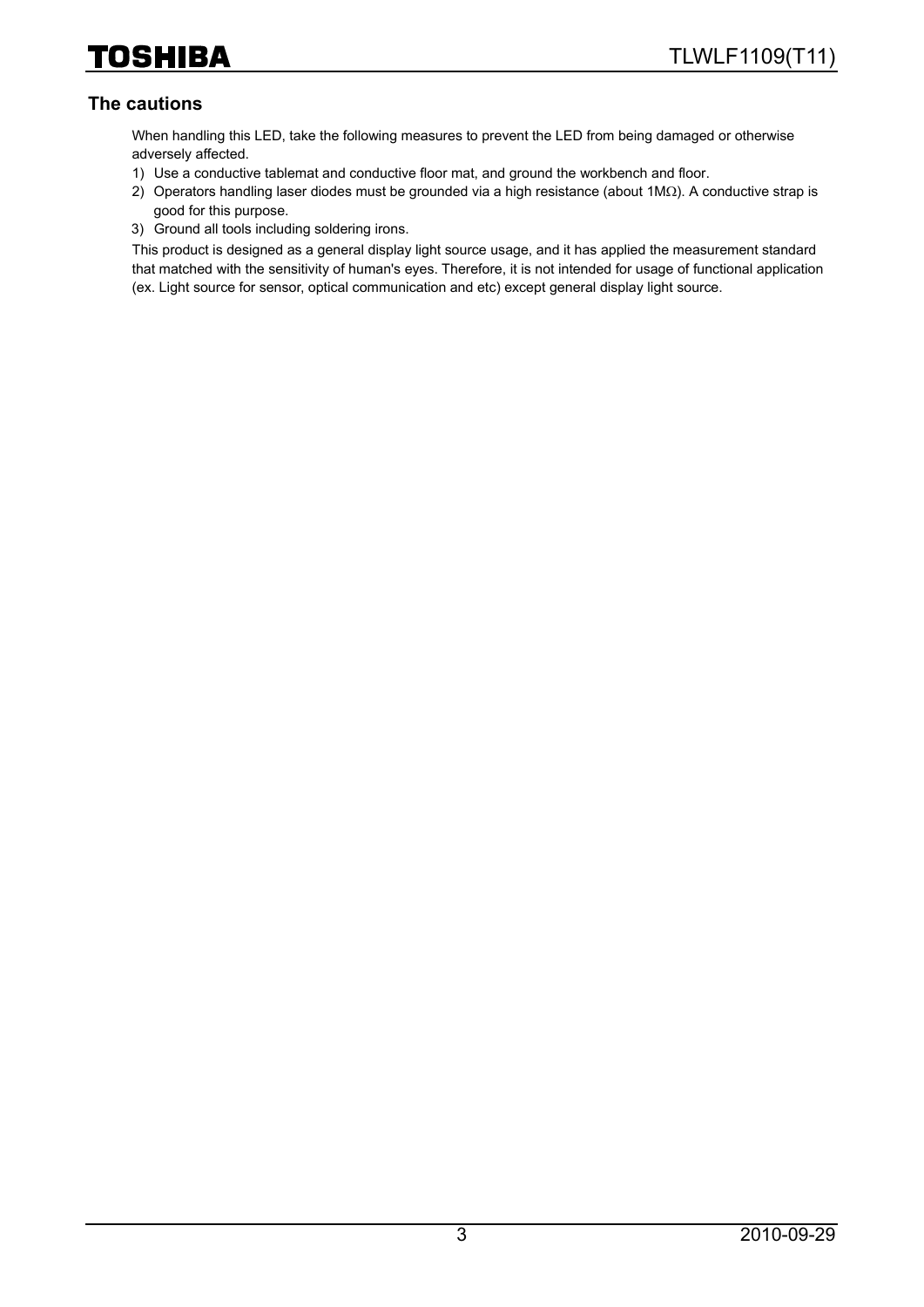#### **TLWLF1109**













Ta =  $25^{\circ}$ C Radiation pattern (typ.)

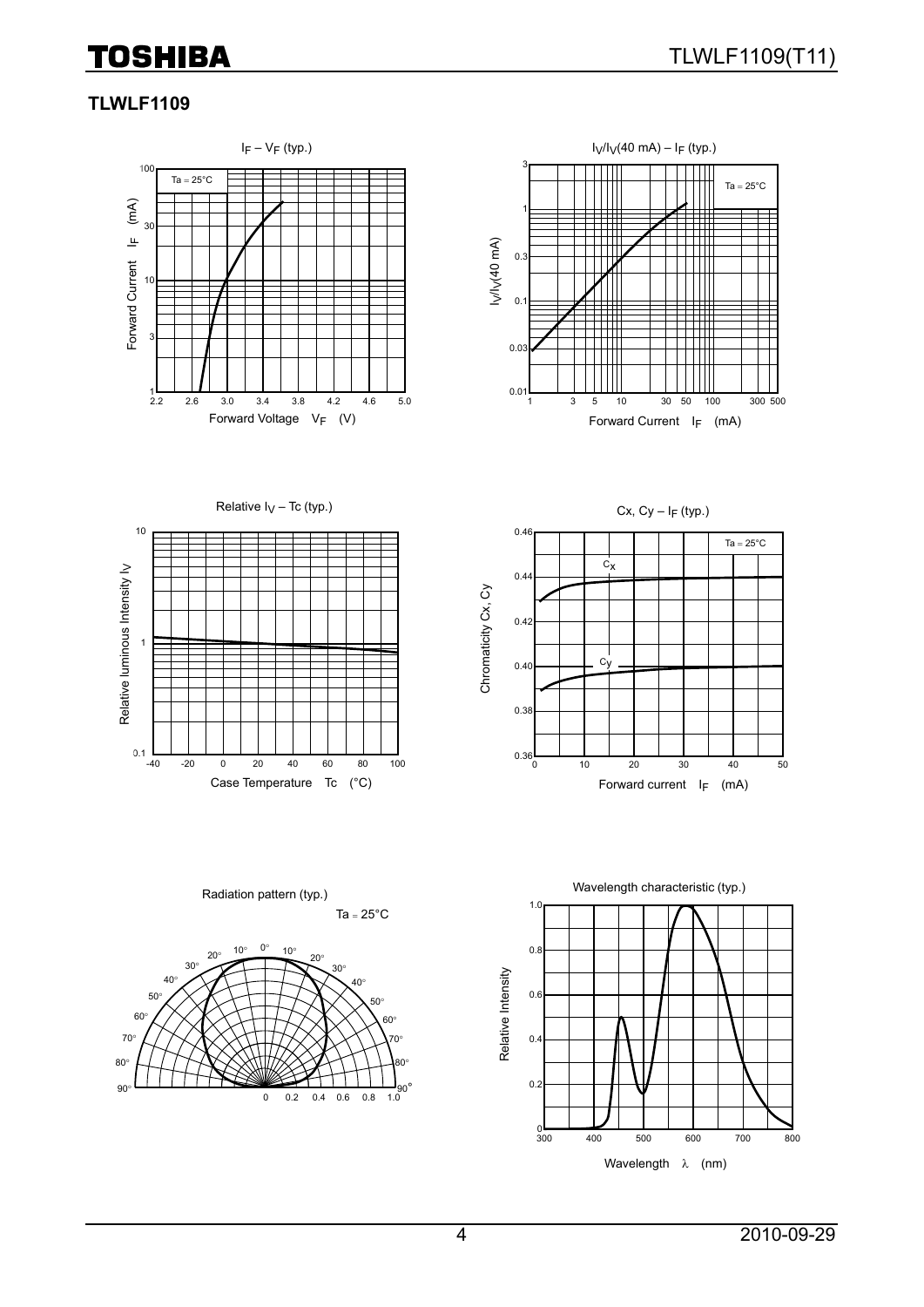# HIBA

# **Packaging**

This LED device is packed in an aluminum envelope with a silica gel and a moisture indicator to avoid moisture absorption. The optical characteristics of the device may be affected by exposure to moisture in the air before soldering and the device should therefore be stored under the following conditions:

- 1. This moisture proof bag may be stored unopened within 12 months at the following conditions. Temperature: 5°C to 30°C Humidity: 90% (max)
- 2. After opening the moisture proof bag, the device should be assembled within 4weeks in an environment of 5°C to 30°C/60% RH or below.
- 3. If upon opening, the moisture indicator card shows humidity 30% or above (Color of indication changes to pink) or the expiration date has passed, the device should be baked in taping with reel. After baking, use the baked device within 72 hours, but perform baking only once. Baking conditions: 60±5°C, for 24 to 48 hours. Expiration date: 12 months from sealing date, which is imprinted on the label affixed.
- 4. Repeated baking can cause the peeling strength of the taping to change, then leads to trouble in mounting.
- 5. If the packing material of laminate would be broken, the hermeticity would deteriorate. Therefore, do not throw or drop the packed devices.

## **Mounting Method**

#### **Soldering**

• Reflow soldering (example) Temperature profile for Pb soldering (example)

Temperature profile for Pb-free soldering (example)



- The product is evaluated using above reflow soldering conditions. No additional test is performed exceed the condition (i.e. the condition more than max(\*) values) as a evaluation. Please perform reflow soldering under the above conditions.
- Please perform the first reflow soldering with reference to the above temperature profile and within 4weeks of opening the package.
- Second reflow soldering

In case of second reflow soldering should be performed within 168 h of the first reflow under the above conditions.

Storage conditions before the second reflow soldering: 30°C, 60% RH (max)

• Make any necessary soldering corrections manually.

(only once at each soldering point) Soldering iron: 25 W

 Temperature : 300°C or less Time : within 3 s

• Do not perform wave soldering.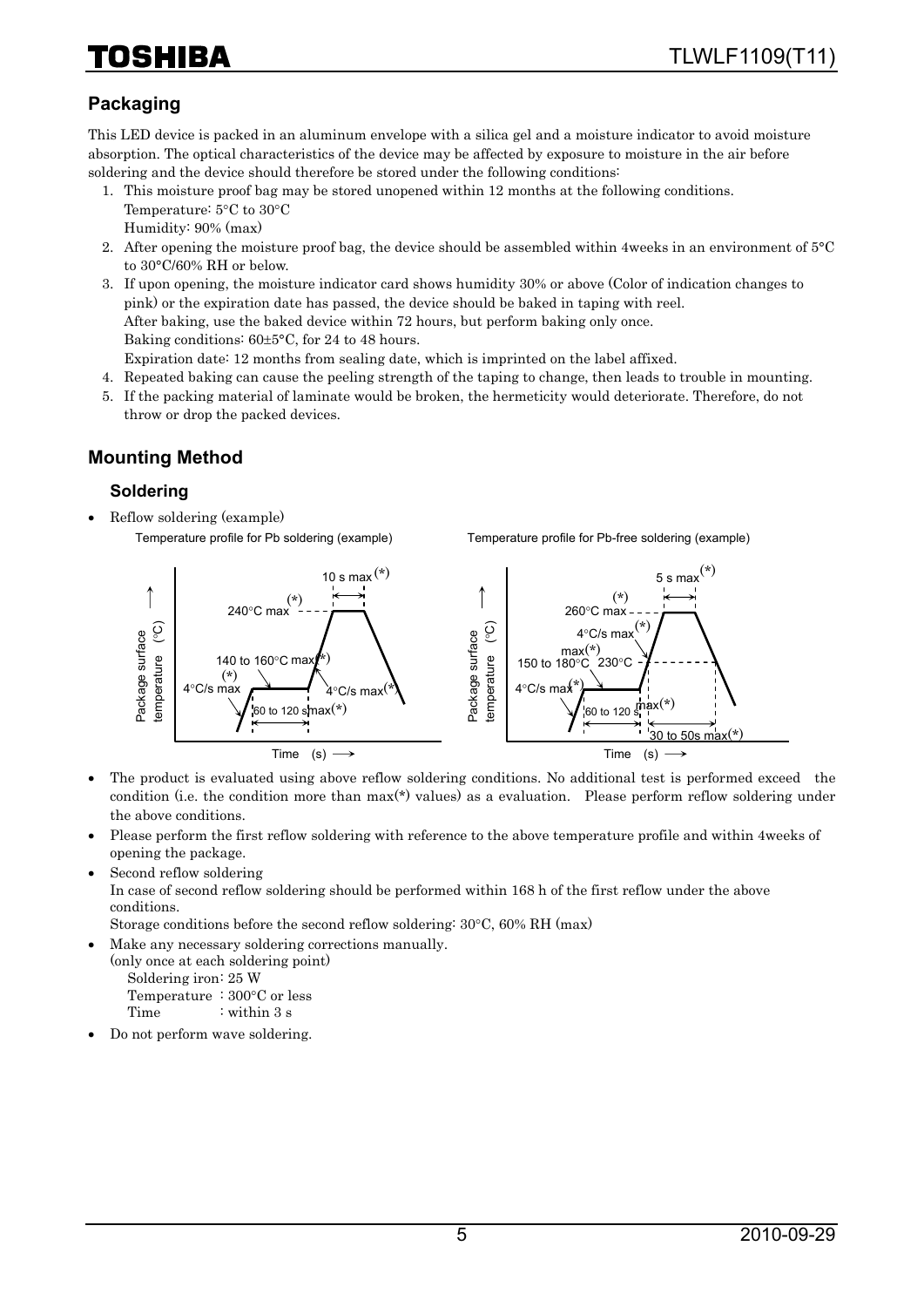### **Recommended soldering pattern**

Cu area > 16 mm2 (The size of following Cu are is an example.)

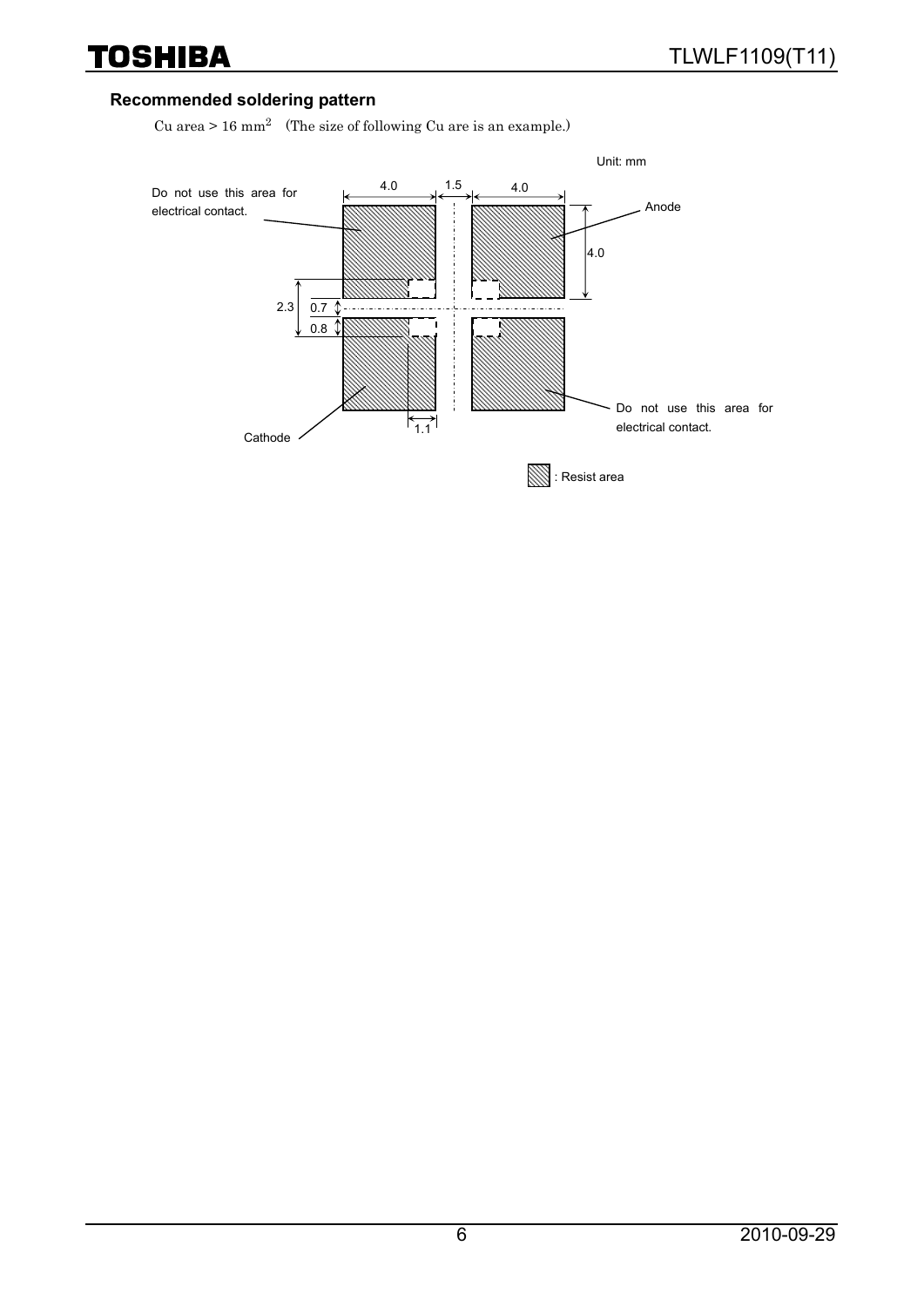#### **Cleaning**

When cleaning is required after soldering, Toshiba recommends the following cleaning solvents. It is confirmed that these solvents have no effect on semiconductor devices in our dipping test (under the recommended conditions). In selecting the one for your actual usage, please perform sufficient review on washing condition, using condition and etc.

| ASAHI CLEAN AK-225AES   | : (made by ASAHI GLASS)      |
|-------------------------|------------------------------|
| KAO CLEAN THROUGH 750HS | : (made by $KAO$ )           |
| PINE ALPHA ST-100S      | : (made by ARAKAWA CHEMICAL) |

#### **Precautions when Mounting**

(1) Do not apply force to the plastic part of the LED under high-temperature conditions.

- (2) To avoid damaging the LED plastic, do not apply friction using a hard material.
- (3) When installing the PCB in a product, ensure that the device does not come into contact with other cmponents.
- (4) For this product, silicone is used as the encapsulated material. Therefore the top surface of this product is soft. Please do not stress on the encapsulated part of LEDs to avoid affecting the reliability of the product. When using the mounting devices, please use the picking up nozzle that does not affect the silicone resin.

#### **Tape Specifications**

#### **1. Product number format**

The type of package used for shipment is denoted by a symbol suffix after the product number. The method of classification is as below. (this method, however does not apply to products whose electrical characteristics differ from standard Toshiba specifications)

- (1) Tape Type: T11 (4-mm pitch)
- (2) Example

TLWLF1109 (T11) Tape type - Toshiba product No.

#### **2. Tape dimensions**

| Symbol | Dimension        | Tolerance  |
|--------|------------------|------------|
| D      | 1.5              | $+0.1/-0$  |
| E      | 1.75             | ±0.1       |
| $P_0$  | 4.0              | ±0.1       |
|        | 0.3              | $\pm 0.05$ |
| F      | 3.5              | $\pm 0.05$ |
|        | 1.5<br>$\pm$ 0.1 |            |

| Symbol | Dimension | Tolerance  | Symbol         | Dimension | Tolerance |
|--------|-----------|------------|----------------|-----------|-----------|
| D      | 1.5       | $+0.1/-0$  | P <sub>2</sub> | 2.0       | ±0.05     |
| E      | 1.75      | ±0.1       | W              | 8.0       | ±0.3      |
| $P_0$  | 4.0       | ±0.1       | P              | 4.0       | ±0.1      |
|        | 0.3       | $\pm 0.05$ | A <sub>0</sub> | 2.9       | ±0.1      |
| F      | 3.5       | $\pm 0.05$ | $B_0$          | 3.7       | ±0.1      |
| $D_1$  | 1.5       | ±0.1       | $K_0$          | 2.3       | ±0.1      |

Unit: mm

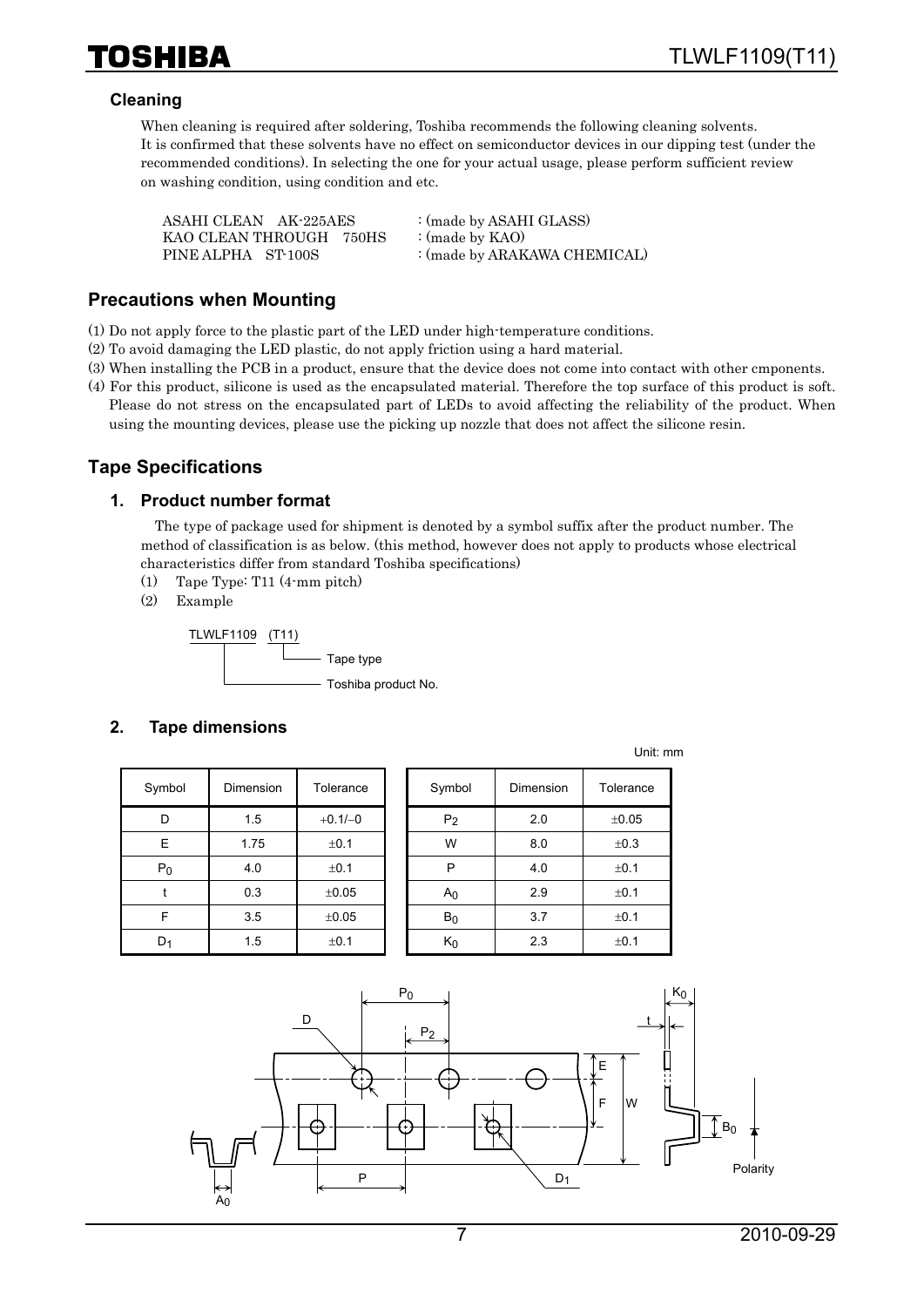#### **3. Reel dimensions**

Unit: mm



**4. Leader and trailer sections of tape** 

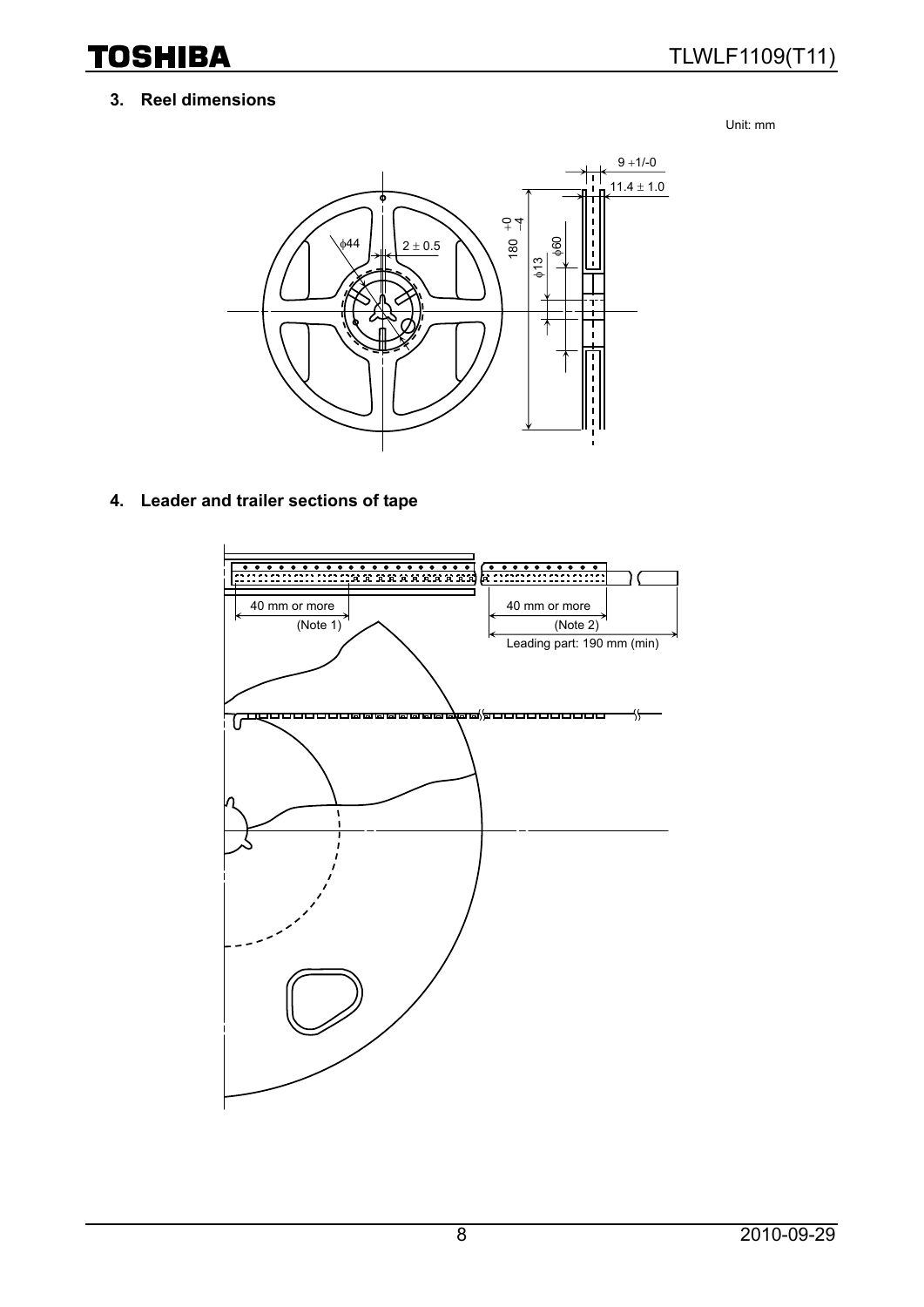#### **5. Packing form**

(1) Packing quantity

| Reel   | 2,000 pcs  |
|--------|------------|
| Carton | 10,000 pcs |

(2) Packing form: Each reel is sealed in an aluminum pack with silica gel.

#### **6. Label format**

- (1) Label contents
	- Shipped products are mentioned the following contents.



(2) Label location



• The aluminum package in which the reel is supplied also has the label attached to center of one side.